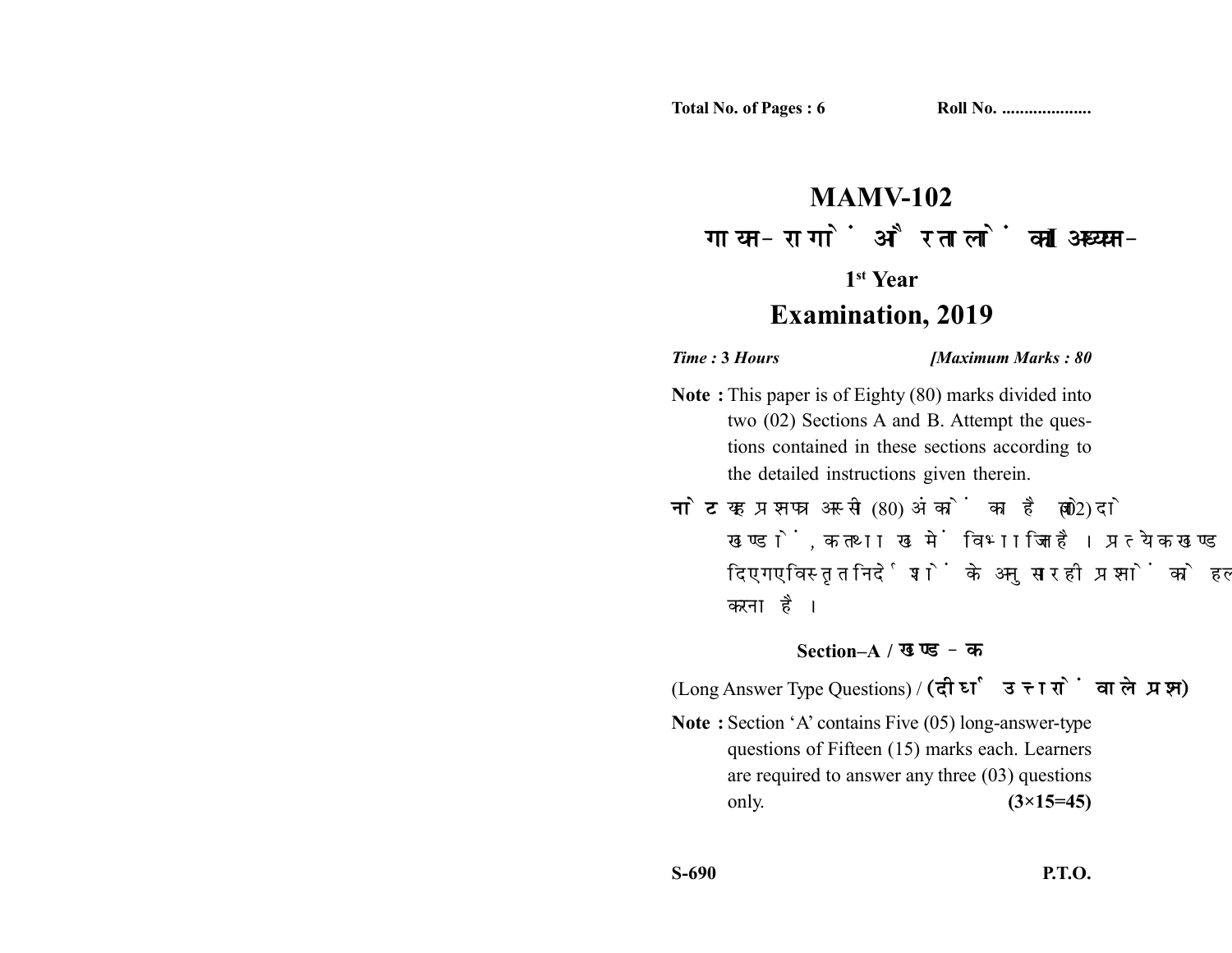स्वरलिपि पद्धति से आप क्या समझते हैं ? पं॰ भातखण्डे तथा विष्ण दिगम्बर पलस्कर पद्धति की आपस में तुलना कीजिए।

5. Write the notation of Dhrupad in any rag from your syllabus with the Layakari of Tigun and Chaugun.

अपने पाठयक्रम के किसी राग में ध्रपद की स्वरलिपि तिगन तथा चौगन की लयकारी सहित लिखो।

#### **Section–B /**

(Short-Answer-Type Questions) / (लघु उत्तरों वाले प्रश्न)

- **Note :** Section 'B' contains Eight (08) short-answertype questions of Seven (07) marks each. Learners are required to answer any Five (05) questions only. **(5×7=35)**
- नोट: खण्ड'ख'में आठ (08) लघु उत्तरों वाले प्रश्न दिये गये हैं. प्रत्येक प्रश्न के लिए सात (07) अंक निर्धारित हैं। शिक्षार्थियों को इनमें से केवल पाँच (05) प्रश्नों के उत्तर देने हैं।

1. Compare between Dhrupad and Dhamar Gayaki.

ध्रुपद तथा धमार गायकी की तुलना कीजिए।

2. Write the short interoduction of rag Maru Bihag with the notation of Drut Khyal.

राग मारू बिहाग का संक्षिप्त परिचय छोटे ख्याल की स्वरलिपि सहित लिखो।

3. What do you understand by Vadi Samvadi and Anuvadi?

वादी सम्वादी तथा अनुवादी से आप क्या समझते हैं?

4. Describe the music mentioned in Natyashastra Granth.

'नाटयशास्त्र' ग्रन्थ में वर्णित संगीत को समझाइए।

5. Write the theka of Ektal with the layakari of aad.

एकताल का ठेका आड की लयकारी सहित लिखो।

6. Sa Ni Dha Pa, Pa Dha Ni Re Sa. Identify the rag and write short interoduction with Aroh Avroh and Pakar.